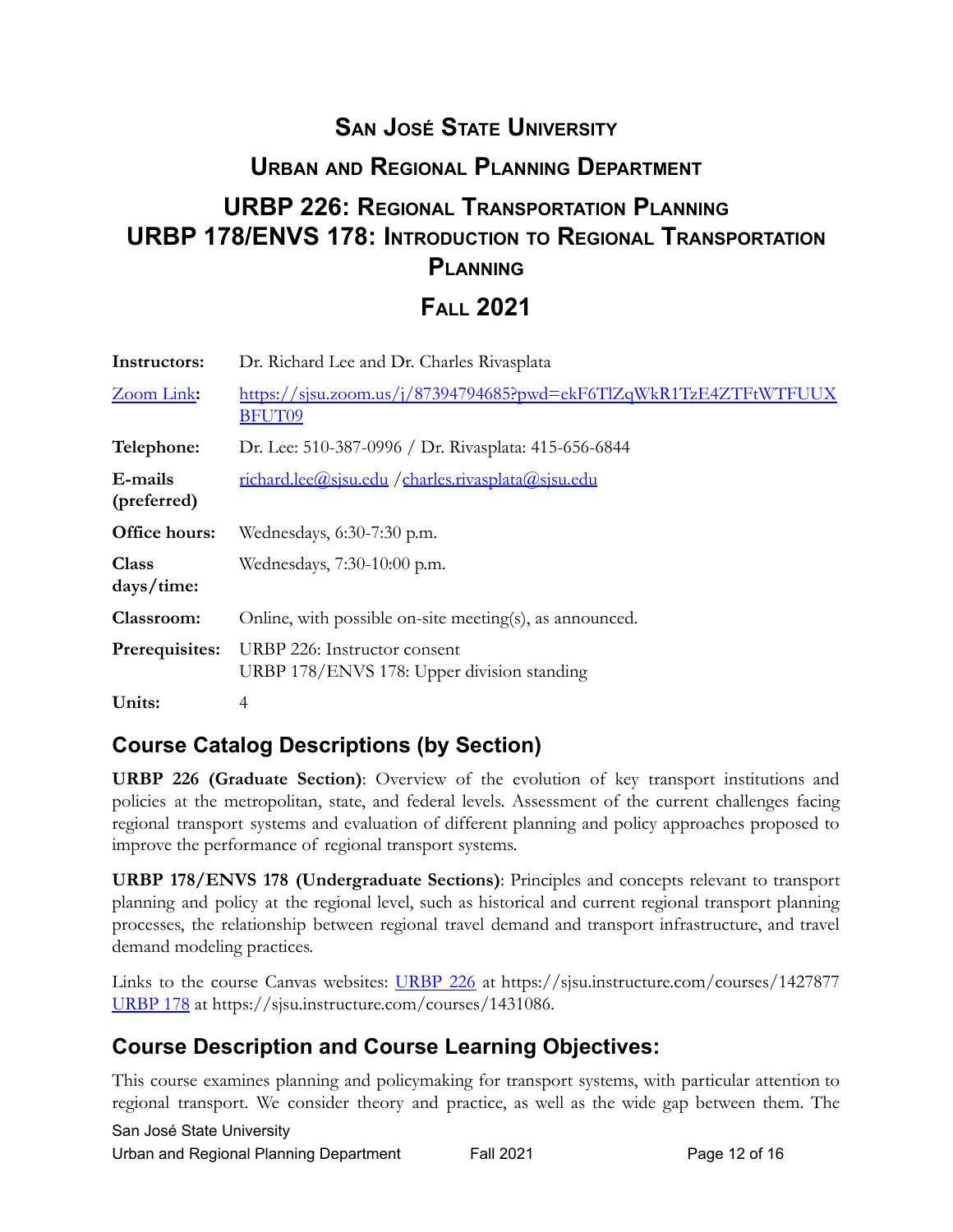historical evolution and development of key transport institutions, policies, and methods are analyzed, using examples from California, the United States and abroad. The many roles of transport planning – technical, mediating, advocacy, and political – are examined. Passenger and urban transport planning and policy are emphasized, but there will be some attention given to intercity and freight modes. Many sessions and readings are devoted to understanding current transport planning issues and policy debates.

This course is intended to help prepare students for employment as a transport planner or a transport policy analyst. There are a growing number of such positions with local, regional, and central governments, private consulting firms as well as with firms providing transport services. This course alone will not, however, prepare students for more specialist positions in transport, such as computer modeler or traffic engineer. For students interested in working in such specialist positions, additional course work would be required.

Though intercity and goods movement are addressed, the bulk of the course focuses on regional transport policy and planning. The region is in many ways the proper scale for transport planning since daily travel occurs with little regard for city borders.

Moreover, the principal economic rationale for metropolitan areas is that they save transport costs – in metropolitan regions, complementary economic actors and resources are within proximity to one another. Not surprisingly, these regions are the predominant location of congestion on transport networks, as too many people, goods and vehicles try to be in one place at one time for economic purposes. The most contentious transport investments are those that serve large urban regions.

Upon successful completion of the course, each student will be able to:

- 1. Discuss the principal critical mobility issues confronting the Bay Area and other metropolitan regions
- 2. List and describe relationships between the primary elements of transport systems, such as modes, networks, controls, and users
- 3. Describe the nature of travel demand and its relationship with travel supply and the operation of transport systems
- 4. Characterize the broad outline of the history of transport planning and institutions, as well as the evolution of transit, street, and highway systems
- 5. Describe the scope of transport and its environmental impact, analysis, and mitigations.
- 6. Describe alternative approaches to financing transport projects and services
- 7. Describe the role of national, regional, and local planning in establishing transport policies and priorities
- 8. Work as a transport planner or a transport policy analyst.

The **Engagement Activity (EA)** component of this course was introduced in 2012. This activity, worth 25 percent of the grade, provides students with first-hand (and hands-on) experience in the field of transport planning. The goals for this engagement activity include:

● Providing the student direct contact with the transport planning profession, and people involved in and affected by transport planning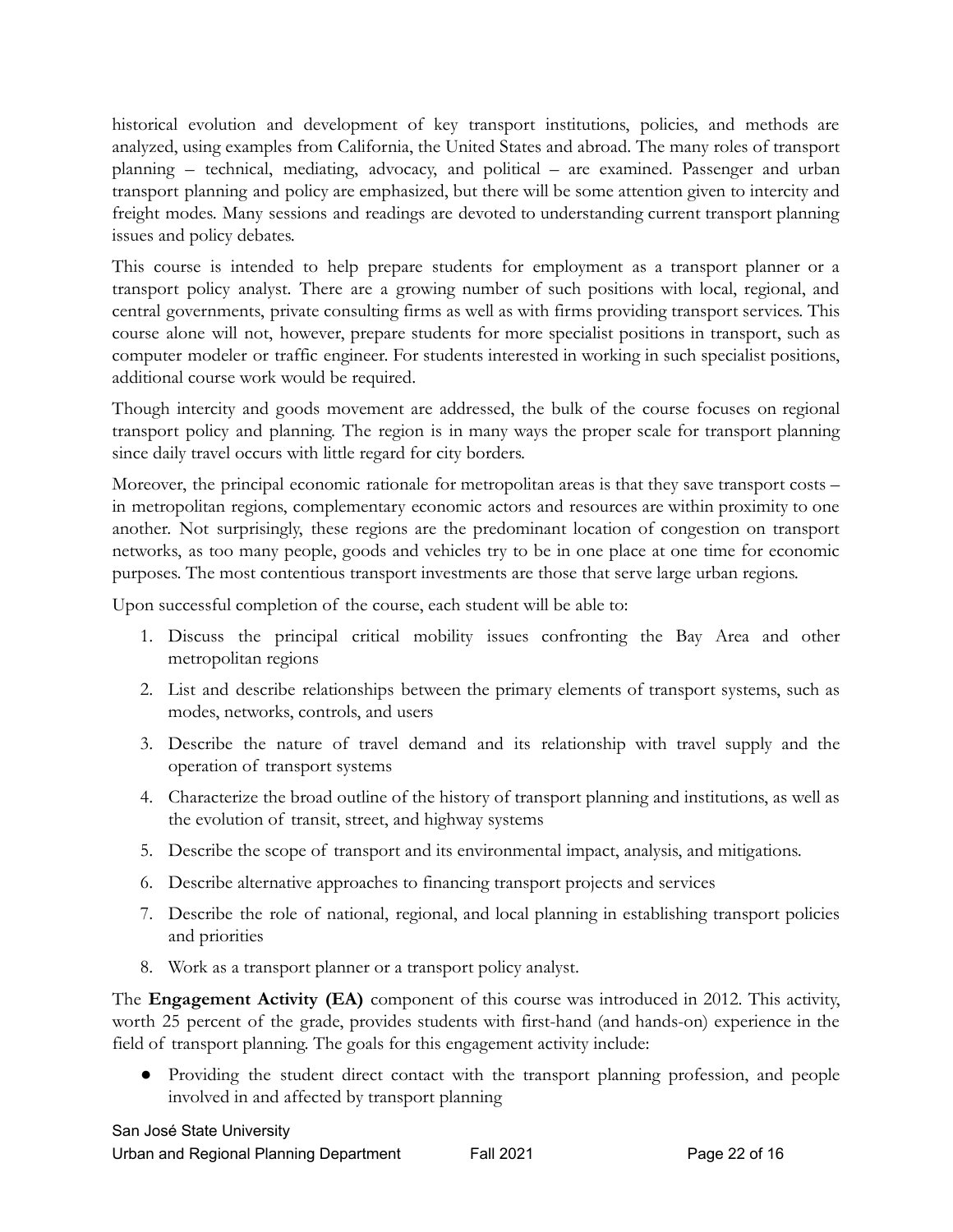- Familiarizing the student with transport planning concepts, skills, and applications, thereby increasing your marketable skills.
- Providing the student with an experience-based understanding of planning theory and practice through exposure to concepts, methodologies, field techniques and applications. By reflecting on how these relate to urban transport and the planning process the student will gain insight into both the limits and possibilities of transport planning.

In turn, on November 17, 2021, students will submit a maximum five-page (double spaced) summary and will give a five-minute presentation describing (from a first-person perspective) the following:

- initial interests in the agency (or agencies) chosen
- $\bullet$  outreach to establish contact/contacts at the agency, i.e., including successful strategies
- background research on the agency (e.g., when, why and how it was created; its primary functions; its role in the transport planning community; its governing body, primary projects, and funding sources
- choice of a project to focus on
- experience interviewing an agency planner familiar with the organization's current thinking and your focus project
- experience(s) at public meetings or a public forum
- lessons learned from the experience
- final observations (e.g., expectations vs. actual experience, recommendations).

Each student will keep a diary of EA activities, which will serve as a valuable resource at the end of the semester, when a summary of semester activities is submitted.

The instructors will provide a list of potential engagement activity opportunities early in the semester.

## **Planning Accreditation Board (PAB) Knowledge Components**

This course partially covers the following PAB Knowledge Components: 1d, 1e, 1f, 2a, 2c, and 3c.

1d) Human Settlements and History of Planning: understanding of the growth and development of places over time and across space.

1e) The Future: understanding of the relationships between past, present, and future in planning domains, as well as the potential for methods of design, analysis, intervention to influence the future.

1f) Global Dimensions of Planning: appreciation of interactions flows of people and materials, cultures, and differing approaches to planning across world regions.

2a) Research: tools for assembling and analyzing ideas and information from prior practice and scholarship, and from primary and secondary sources.

2c) Quantitative and Qualitative Methods: data collection, analysis, modeling tools for forecasting, policy analysis, and design of projects and plans.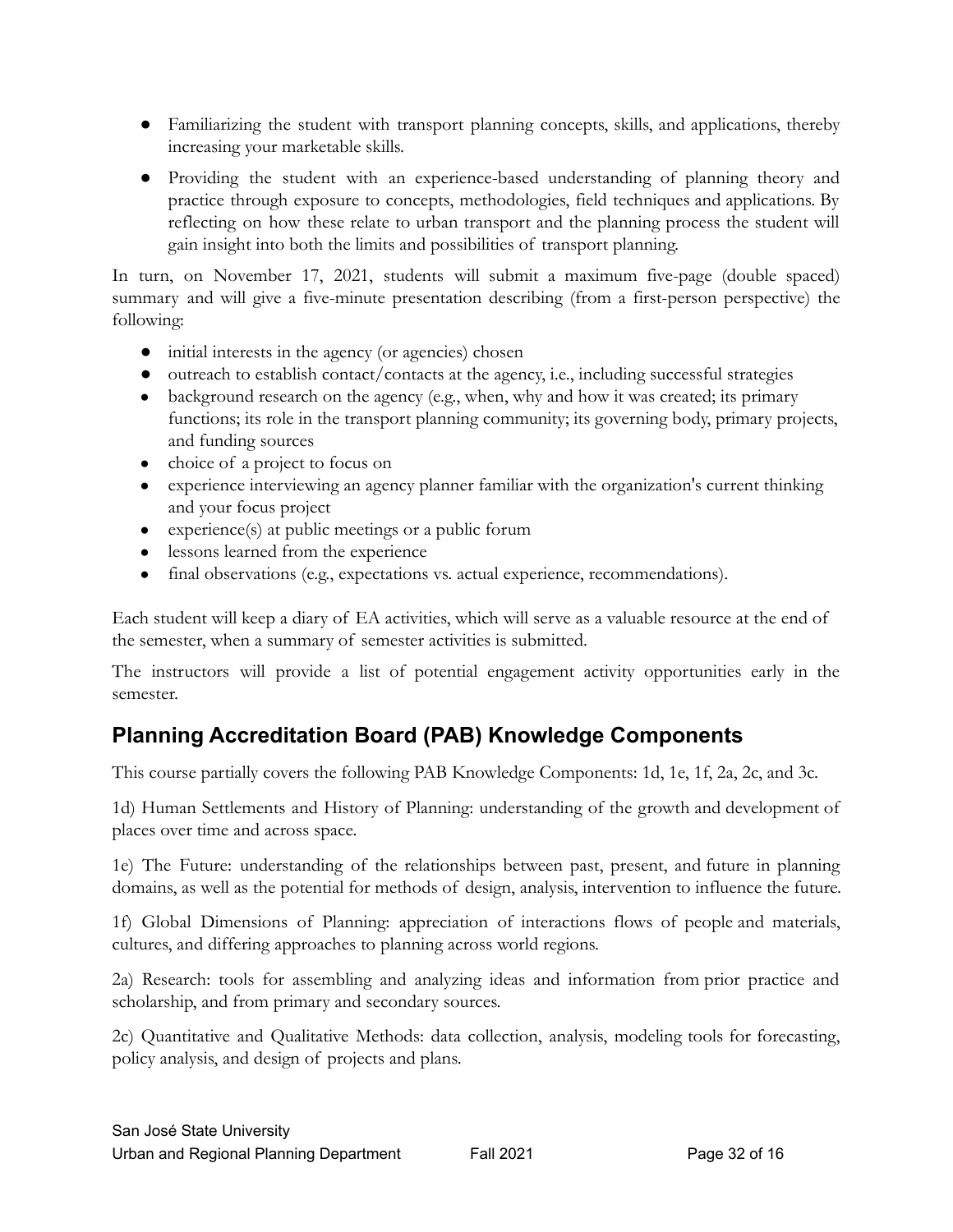3c) Sustainability and Environmental Quality: appreciation of natural resource and pollution control factors in planning and understanding of how to create sustainable futures.

A complete list of the Planning Accreditation Board Knowledge Components can be found at: [PAB](https://www.sjsu.edu/urbanplanning/graduate/masters-in-urban-planning/pab-knowledge.php) Knowledge [Components](https://www.sjsu.edu/urbanplanning/graduate/masters-in-urban-planning/pab-knowledge.php) | Department of Urban & Regional Planning (sjsu.edu). Link URL: <https://www.sjsu.edu/urbanplanning/graduate/masters-in-urban-planning/pab-knowledge.php>

### **Required Course Texts to Purchase**

Genevieve Giuliano and Susan Hanson, eds., *The Geography of Urban Transportation,* Fourth Edition. New York: Guilford Press, 2017, ISBN 9781462529650 (Textbook available at the SJSU Bookstore as well as online book vendors.). Other readings are accessible on Canvas or via links in the Course Schedule below.

### **Online Teaching Considerations**

This class will be taught in hybrid mode, with one or more meetings on campus. Most sessions will be taught online. Key considerations arising from the online delivery mode include the following:

- Students are required to have an electronic device (laptop, desktop, or tablet) with a camera and built--in microphone. SJSU has a free [equipment loan](https://www.sjsu.edu/learnanywhere/equipment/index.php) program for students at<https://www.sjsu.edu/learnanywhere/equipment/index.php>
- Students are responsible for ensuring that they have access to reliable Wi--Fi during class. If students are unable to have reliable Wi-‐Fi, they must inform the instructor, as soon as possible
- Students are encouraged, but not required, to turn on their cameras in Zoom
- We intend to record some classes and post them on Canvas. University policy [\(S12-](https://www.sjsu.edu/senate/docs/S12-7.pdf)-7) [https://www.sjsu.edu/senate/docs/S12-7.pdf\)](https://www.sjsu.edu/senate/docs/S12-7.pdf) requires consent from all individuals who will appear in a class recording. We will poll the class during our first session regarding consent to recording
- Students are prohibited from recording class activities (including class lectures, office hours, advising sessions, etc.), distributing class recordings, or posting class recordings.

#### **Zoom Classroom Etiquette**

- **Mute Your Microphone:** To help keep background noise to a minimum, make sure you mute your microphone when you are not speaking.
- **Be Mindful of Background Noise and Distractions:** Find a quiet place to "attend" class, to the greatest extent possible.
	- o Avoid video setups where people may be walking behind you, people talking/making noise, etc.
	- o Avoid activities that could create additional noise, such as shuffling papers, listening to music in the background, etc.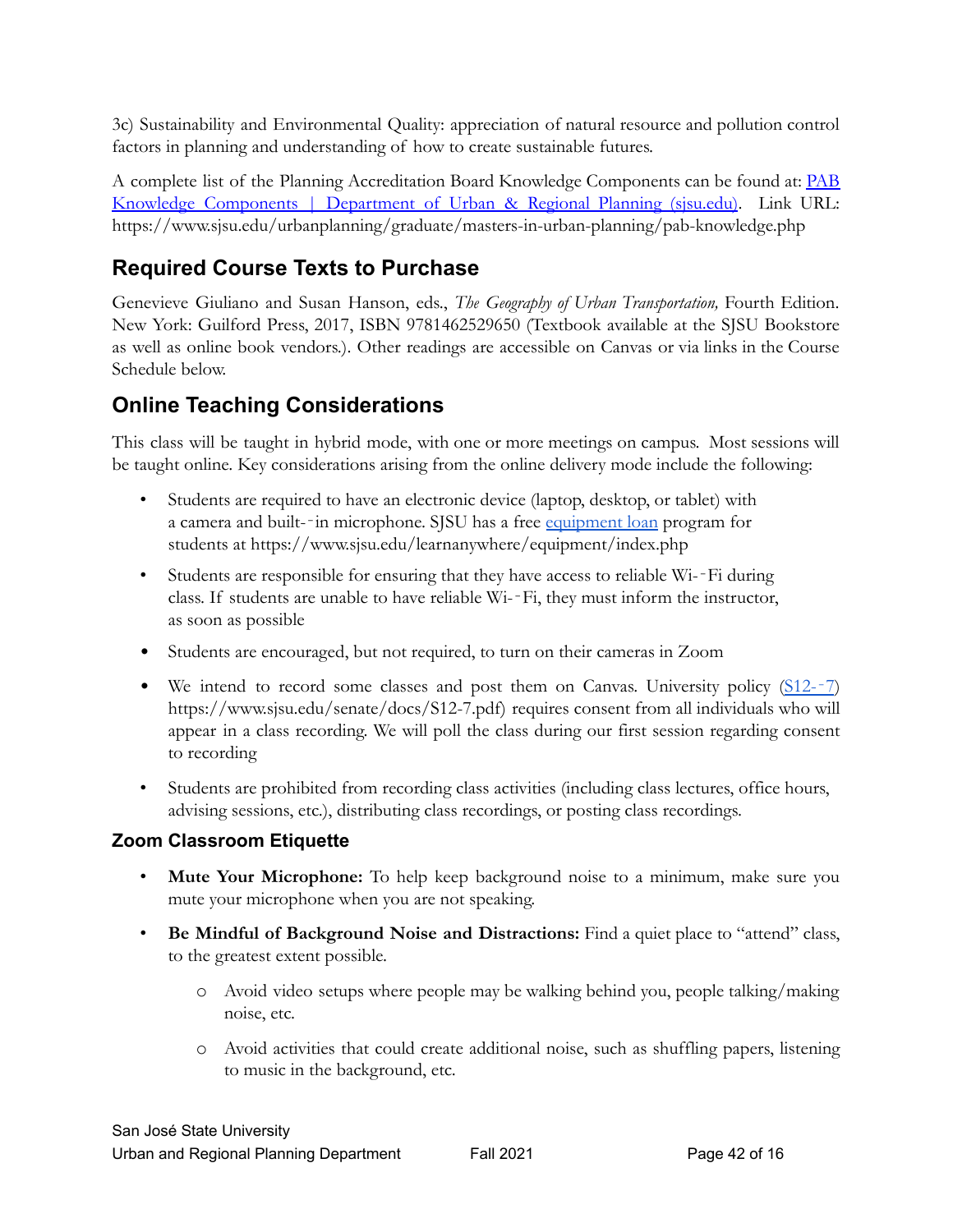- **Position Your Camera Properly:** Be sure your webcam is in a stable position and focused on eye level.
- **Limit Your Distractions/Avoid Multitasking:** You can make it easier to focus on the meeting by turning off notifications, closing or minimizing running apps, and putting your smartphone away (unless you are using it to access Zoom).
- **Use Appropriate Virtual Backgrounds:** If using a virtual background, it should be appropriate and professional and should NOT suggest or include content that is objectively offensive or demeaning.

### **Course Assignments and Grading Policy**

| <b>Assignments and Graded Activities</b>                                                                                             | Due<br>Date(s)                                                       | Percent of<br>Course<br>Grade | <b>Course Learning</b><br><b>Objectives</b><br>Covered |
|--------------------------------------------------------------------------------------------------------------------------------------|----------------------------------------------------------------------|-------------------------------|--------------------------------------------------------|
| Assignment 1: Tracking Travel Behavior<br>(students track weekly travel patterns)                                                    | Sep. 15                                                              | 15                            | 2 & 3                                                  |
| Weekly Memos (9%)/Class Participation (6%)<br>(memos on weekly readings, class involvement)                                          | Ongoing                                                              | 15                            | All                                                    |
| Midterm Take-Home<br>(exam on Weeks 1-10 - sent via e-mail)                                                                          | Nov. $4$                                                             | 20                            | $1, 2, 3, 4, 5 \& 6$                                   |
| Engagement activity Summary/Presentation<br>(semester-long class project where the student<br>observes/reports on agency activities) | Sept. 22<br>(Outline)<br>Nov. 17<br>Final                            | 25                            | Varies, depending on<br>student activity               |
| Final Term Paper (15-18 pp. for URBP 226,<br>10-12 pp. for URBP 178/ENVS 178)/Informal<br>discussion on an aspect of the paper       | Sept. 29<br>(Outline)<br><b>Nov. 10</b><br>(Summary)<br>Dec. 1 Final | 25                            | All                                                    |

Your grade for the course will be based on the following assignments and other activities:

Additional details on each assignment will be distributed through class handouts.

#### **Calculation of Final Course Letter Grade**

As indicated in the table above, the final course grade incorporates five graded activities. The first two activities in the table are each worth 15 percent of the grade, the mid-term exam is worth 20 percent of the grade, and the final two activities in the table are each worth 25 percent of the grade.

The following grading scheme will be used to translate the student's total numeric score into a final grade for the course: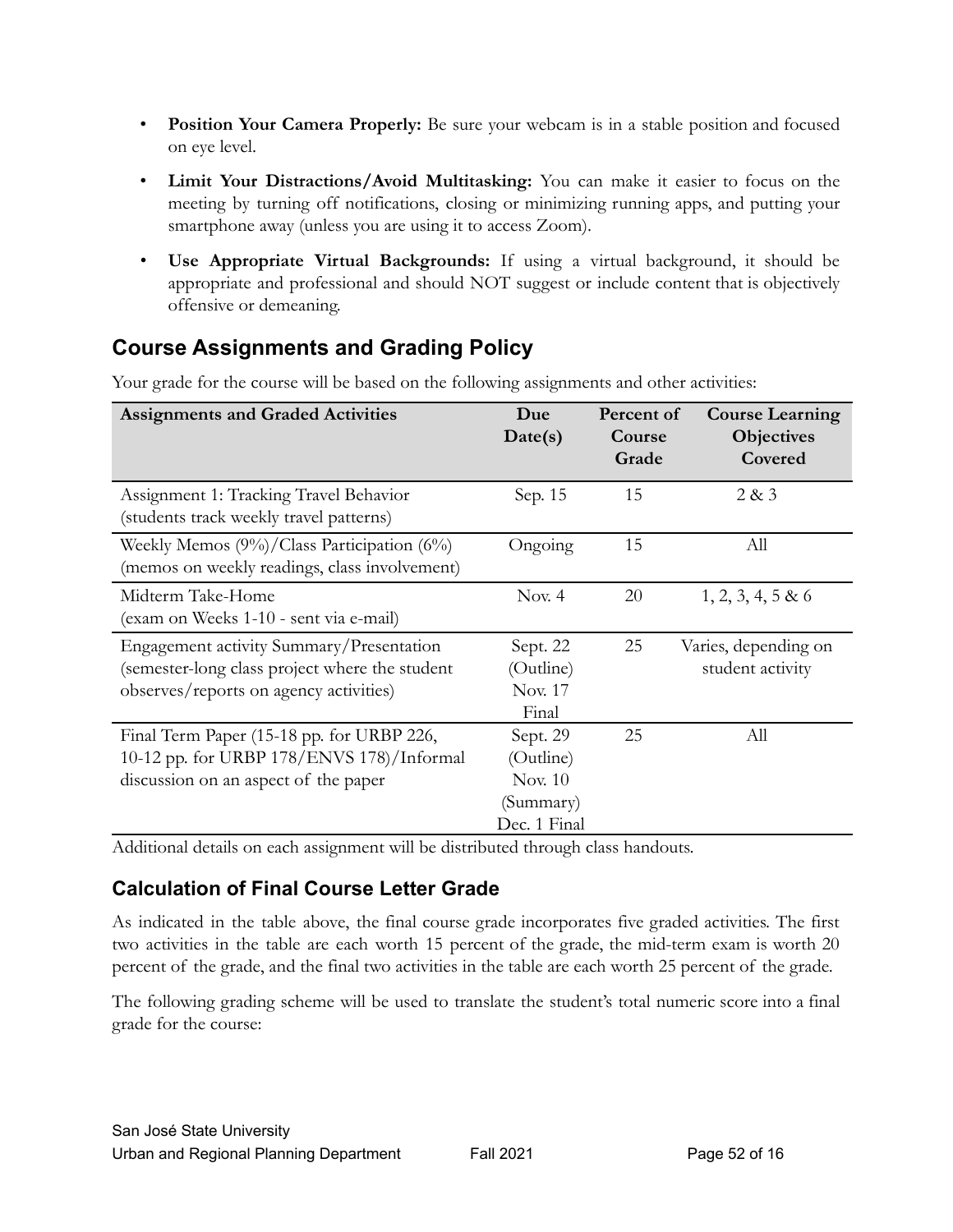A plus (98 to 100); A (93 to 98); A minus (90 to 93); B plus (87 to 90); B (83 to 87); B minus (80 to 83); C plus (77 to 80); C (74 to 77); C minus (70 to 74); D plus (68 to 70); D (66 to 68); D minus (63 to 66); F (below 63).

#### **Other Grading and Assignment Issues**

All classwork received late will be marked down accordingly.

Weekly Memos (9): If received within the first 24 hours after the scheduled deadline, they will be marked down 0.2 point (from a total of one point per memo). Thereafter, it will be marked down according to the following schedule:

1-4 days late: 0.4 point

4-7 days late: 0.6 point

Over 7 days: no credit given

Take-Home Midterm: If received within 24 hours of the 9:00 P.M. deadline, it will be marked down one full grade. Thereafter, it will be marked down according to the following schedule:

1-4 days late: two full grades

Over 4 days: no credit given

Assignment 1, Engagement Activity and Final Paper: If received within 24 hours of the scheduled deadline, it will be marked down 1/3 of a grade (e.g., from A- to B+, from B to B-, etc.). Thereafter, it will be marked down according to the following schedule:

1-4 days late: 2/3 of a grade

4-7 days late: 1 full grade

7-10 days late: 2 full grades

Extra credit is not available.

#### **Course Workload**

Success in this course is based on the expectation that students will spend, for each unit of credit, a minimum of 45 hours over the length of the course (normally, three hours per unit per week with one of the hours used for lecture) for instruction or preparation/studying or course-related activities including but not limited to internships, labs, and clinical practice. Other course structures will have equivalent workload expectations as described in the syllabus.

Because this is a four-unit class, you can expect to spend a minimum of nine hours per week in addition to time spent in class and on scheduled tutorials or activities. Special projects or assignments may require additional work for the course. Careful time management will help you keep up with readings and assignments and enable you to be successful in all your courses. For this class, you will have to undertake additional activities outside the class hours such as work on your engagement activity, or research for your term paper. Details on how to complete these activities will be provided in handouts distributed via Canvas.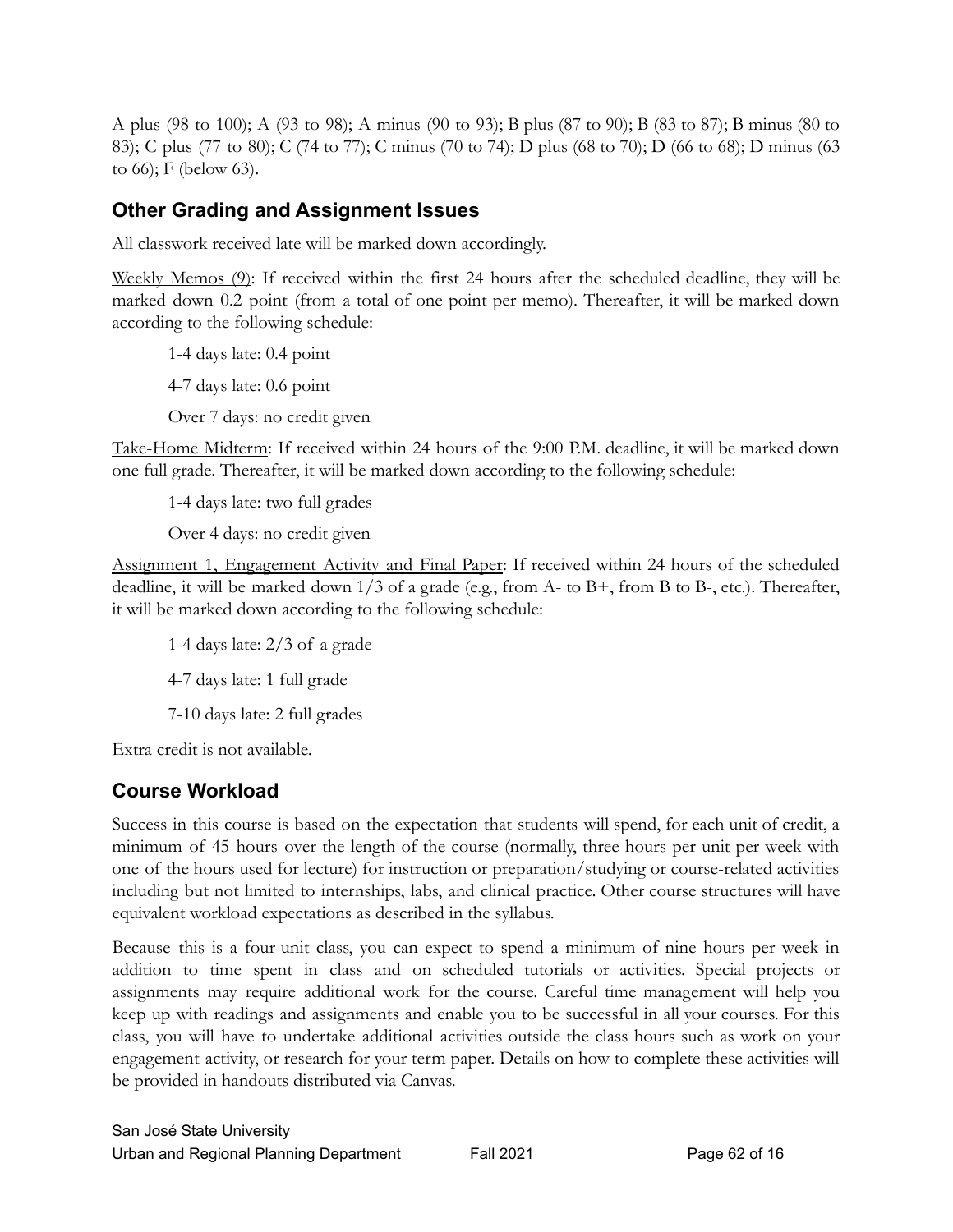The course workload will primarily be based on the following activities:

- **Assignment 1** entails tracking your travel behavior and the travel behavior of another person over a period of two days. Assignment 1 will be due September 15 at 7:30 p.m. and a maximum of 15 points will be awarded.
- **Weekly Memo/Class Participation** grades will be based on active contributions to class discussions that reflect course readings and critical thinking. During Weeks 2 to 10, students will be required to submit a one-page summary/reaction memo on one or two of the assigned readings by 5:00 p.m. on the day before class. A maximum of 15 points will be awarded: one point for each memo and up to six points for class participation.
- **Take-Home Midterm Exam,** which will cover all class material and discussion covered through October, will be administered via e-mail on November 3 at 6:00 p.m. and will be due back (via e-mail) on November 4 at 9:00 p.m. A maximum of 20 points will be awarded.
- **Engagement Activity (EA)** will require about 3 hours of work per each week of the semester (for a total of 45 hours). Depending on the nature of the activity chosen, these hours may be either spread evenly throughout the semester, or clustered. On September 22 a one- to two-page outline of the EA is due on Canvas. On November 17 at 7:30 p.m., each student enrolled in the course will be required to turn in a summary of her/his Engagement Activity. In addition, at the November 17 class, each student will give a five-minute presentation on the major findings and lessons learned (see the description of the Engagement Activity summary at the top of page 3) and will submit a PowerPoint presentation file to the instructors. A grading rubric for the Summary and Presentation (provided by each student) will be provided. A maximum of 25 points will be awarded.
- **Term Paper Project** will cover a regional transport theme/issue. The URBP 226 students are expected to submit a 15- to 18-page (10 to 12 page for (double-spaced) final term paper on a topic of regional or subregional significance, to the instructors on December 1 at 7:30 p.m. URBP 178/ENVS 178 students should submit a 10-12-page, double-spaced term paper. On December 1, students will also give a short informal presentation on one of their paper's major aspects (no PowerPoint presentations). A 1-2 pp. outline of the term paper is due on September 29 and a 3-page summary/bibliography with anticipated chapter headings is due November 10. A detailed grading rubric for the Final Paper will be provided. Comparative studies of up to two cases are welcomed, as are papers focused on a single issue (e.g., an emerging mode, funding mechanism, transit service). Try to focus the paper on a topic and make sure that there is adequate material on it. Ideally, your paper will feature an introduction (your purpose/objectives and the focus of your paper); a brief (half-page to one-page) literature search on the topic; description of current policy frameworks; research findings; synthesis of the findings considering urban policies and/or best practices; and a conclusion and recommendations. A maximum of 25 points will be awarded.

Here are possible subject areas for term paper projects:

- 1. Sustainability and Transport Planning
- 2. Transport, Land Use and Climate Change (e.g., SB 375)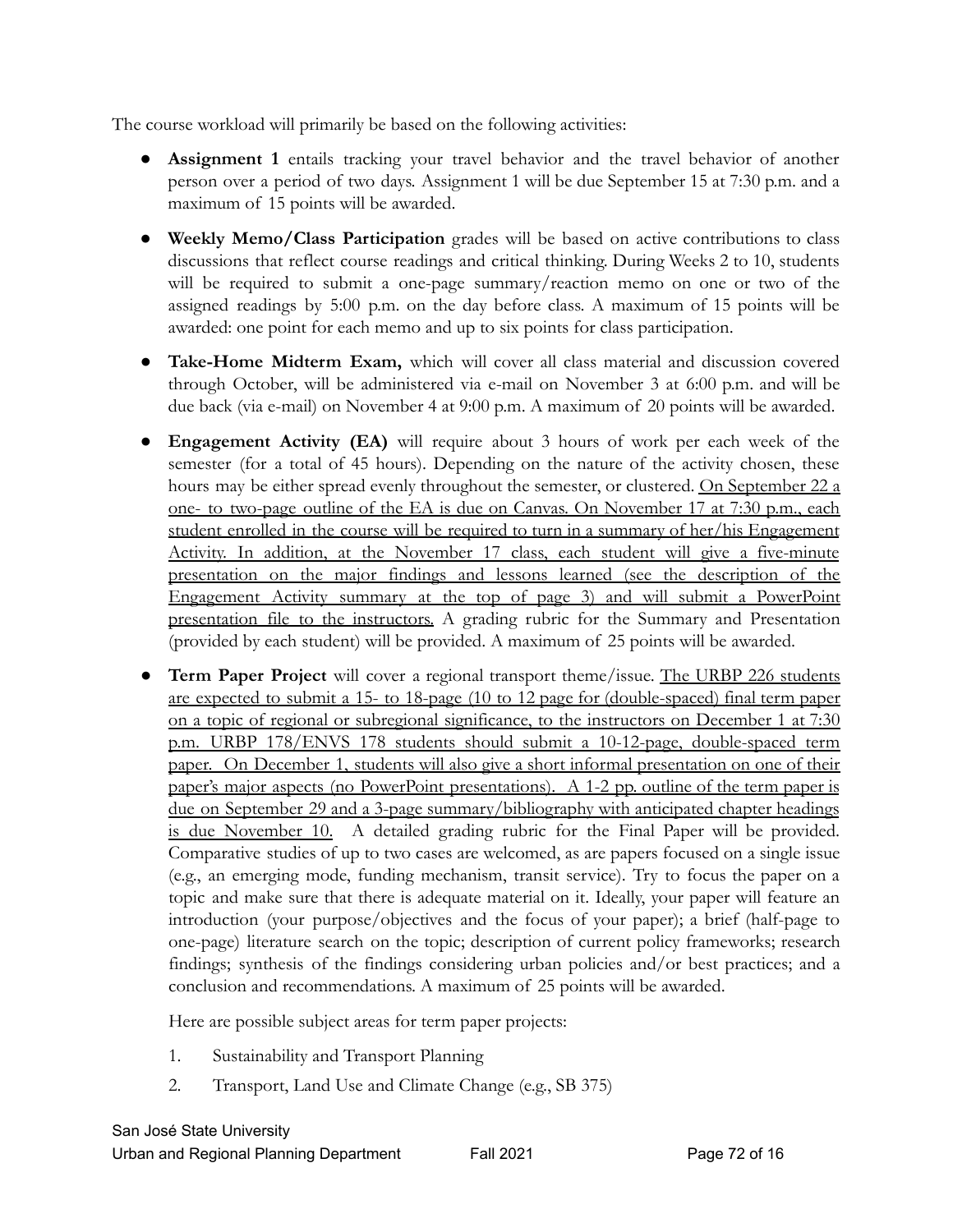- 3. Improving Access at San José State and its Environs.
- 4. Policy Analysis of Equity, Gender, Aging and Other Demographic Transport Issues
- 5. Analysis of the Prospects for High-Speed Rail in California
- 6. Policy Analysis of Road and Parking Pricing Options
- 7. Management of Transport Systems and Travel Demand (TDM)
- 8. Land Use and Urban Form Policy in Relation to Travel Demand
- 9. The Future of Automated Vehicles
- 10. The Future of Electric Vehicles
- 11. The Future of Public Transit after COVID-19
- 12. Transport and the Environment: Internalizing the Externalities
- 13. Telecommunications and Transport
- 14. Plan Bay Area 2050 (the Bay Area Regional Transport Plan)
- 15. Other Subject Areas by Agreement.

#### **Classroom Protocol**

Students are expected to arrive on time to class, be courteous to other students and the instructors and refrain from using a cell phone, texting, and the internet in class, except as permitted by the instructors. If you need to be absent, please notify both instructors at your earliest convenience. We recognize that illness, personal emergencies, and other legitimate conflicts may occur, however please remember that each class meeting represents a substantial fraction of the total course. Be sure to check with the instructors regarding any materials or information given out at the session you were absent from, and if possible, obtain class notes from a classmate.

### **University Policies**

Per University Policy S16-9, university-wide policy information relevant to all courses, such as academic integrity, accommodations, etc. will be available on Office of Graduate and Undergraduate Programs' [Syllabus Information](http://www.sjsu.edu/gup/syllabusinfo/) web page at [http://www.sjsu.edu/gup/syllabusinfo/](http://www.sjsu.edu/gup/syllabusinfo).

### **Academic Integrity Statement, Plagiarism, and Citing Sources Properly**

SJSU's Policy on Academic Integrity states: "Your commitment, as a student, to learning is evidenced by your enrollment at San Jose State University." The [University](http://www.sjsu.edu/senate/docs/S07-2.pdf) Academic Integrity [Policy](http://www.sjsu.edu/senate/docs/S07-2.pdf) S07-2 at <http://www.sjsu.edu/senate/docs/S07-2.pdf> requires you to be honest in all your academic course work. Faculty members are required to report all infractions to the office of Student Conduct and Ethical Development. The Student Conduct and Ethical [Development](http://www.sjsu.edu/studentconduct/) website is available at [http://www.sjsu.edu/studentconduct/](http://www.sjsu.edu/studentconduct).

Plagiarism is the use of someone else's language, images, data, or ideas without proper attribution. It is a very serious offense both in the university and in your professional work. In essence, plagiarism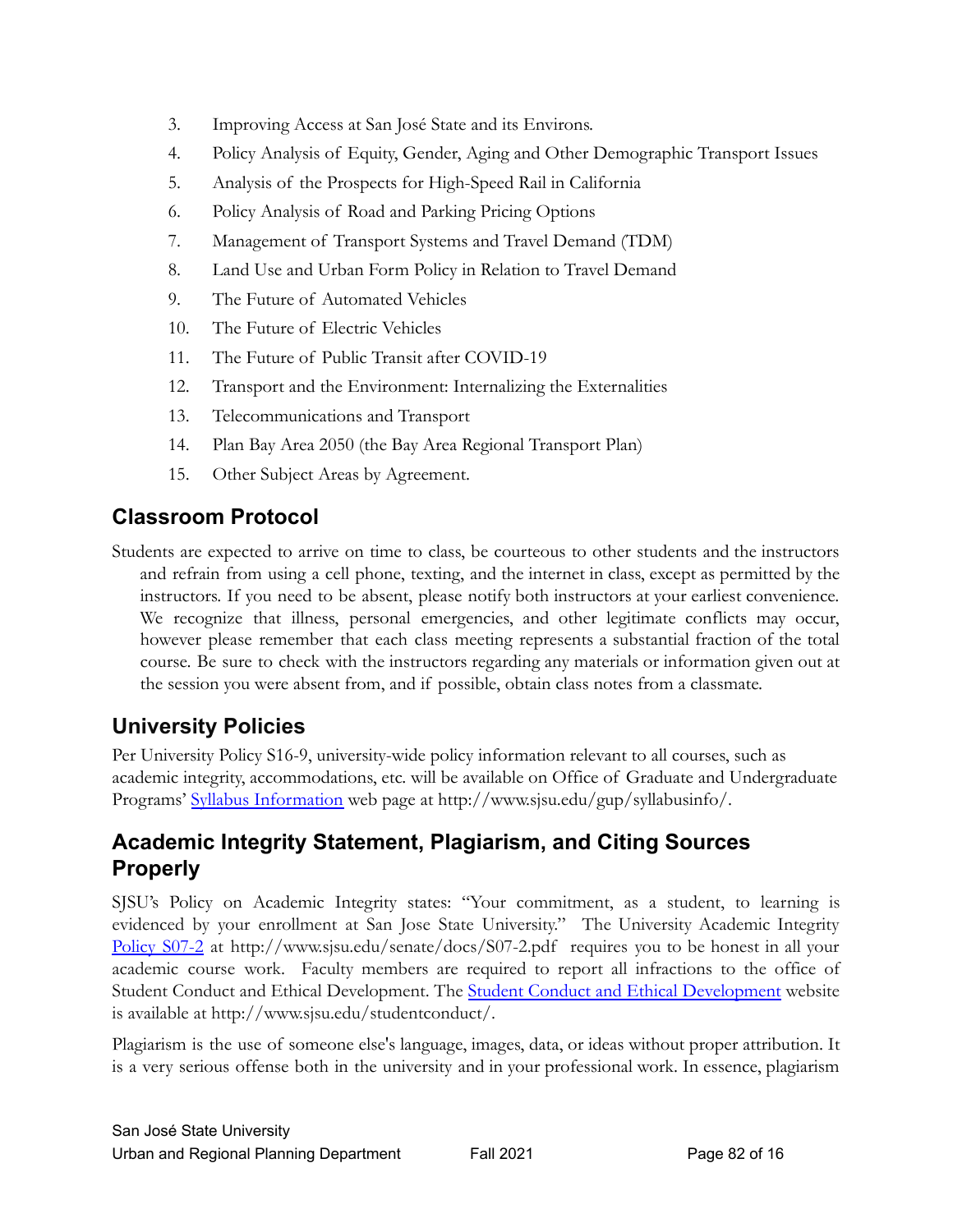is both theft and lying: you have stolen someone else's ideas, and then lied by implying that they are your own.

> **Plagiarism will lead to grade penalties and a record filed with the Office of Student Conduct and Ethical Development. In severe cases, students may also fail the course or even be expelled from the university.**

> **If you are unsure what constitutes plagiarism, it is your responsibility to make sure you clarify the issues before you hand in draft or final work.**

Learning when to cite a source (and when not to) is an art, not a science. However, here are some common examples of plagiarism that you should be careful to avoid:

- Using a sentence (or even a part of a sentence) that someone else wrote without identifying the language as a quote by putting the text in quote marks and referencing the source.
- Paraphrasing somebody else's theory or idea without referencing the source.
- Using a picture or table from a webpage or book without referencing the source.
- Using data some other person or organization has collected without referencing the source.

The University of Indiana has developed a very helpful website with concrete examples about proper paraphrasing and quotation:

- How to Recognize Plagiarism: Tutorial and Tests, School of [Education,](https://plagiarism.iu.edu/) Indiana University [Bloomington \(iu.edu\)](https://plagiarism.iu.edu/) at<https://plagiarism.iu.edu>/
- If you still have questions, feel free to talk to the instructors personally. There is nothing wrong with asking for help, whereas even unintentional plagiarism is a serious offense.

#### **Citation style**

It is important to properly cite any references you use in your assignments. The Department of Urban and Regional Planning uses Kate Turabian's *A Manual for Writers of Research Papers, Theses, and Dissertations*, Eighth Edition (University of Chicago Press, 2013, ISBN: 978-0226816388). Copies are available in the SJSU King Library. Additionally, the book is relatively inexpensive, and you may wish to purchase a copy. Please note that Turabian's book describes two systems for referencing materials: (1) "notes" (footnotes or endnotes), plus a corresponding bibliography, and (2) in-text parenthetical references, plus a corresponding reference list. In this class, students should use the second system, i.e., in-text parenthetical references.

## **Accommodation for Disabilities**

If you need course adaptations or accommodations because of a disability, or if you need to make special arrangements in case the building is evacuated, please make an appointment with the instructors as soon as possible, or see us during office hours. Presidential Directive 97-03 requires that students with disabilities requesting accommodations register with the Accessible Education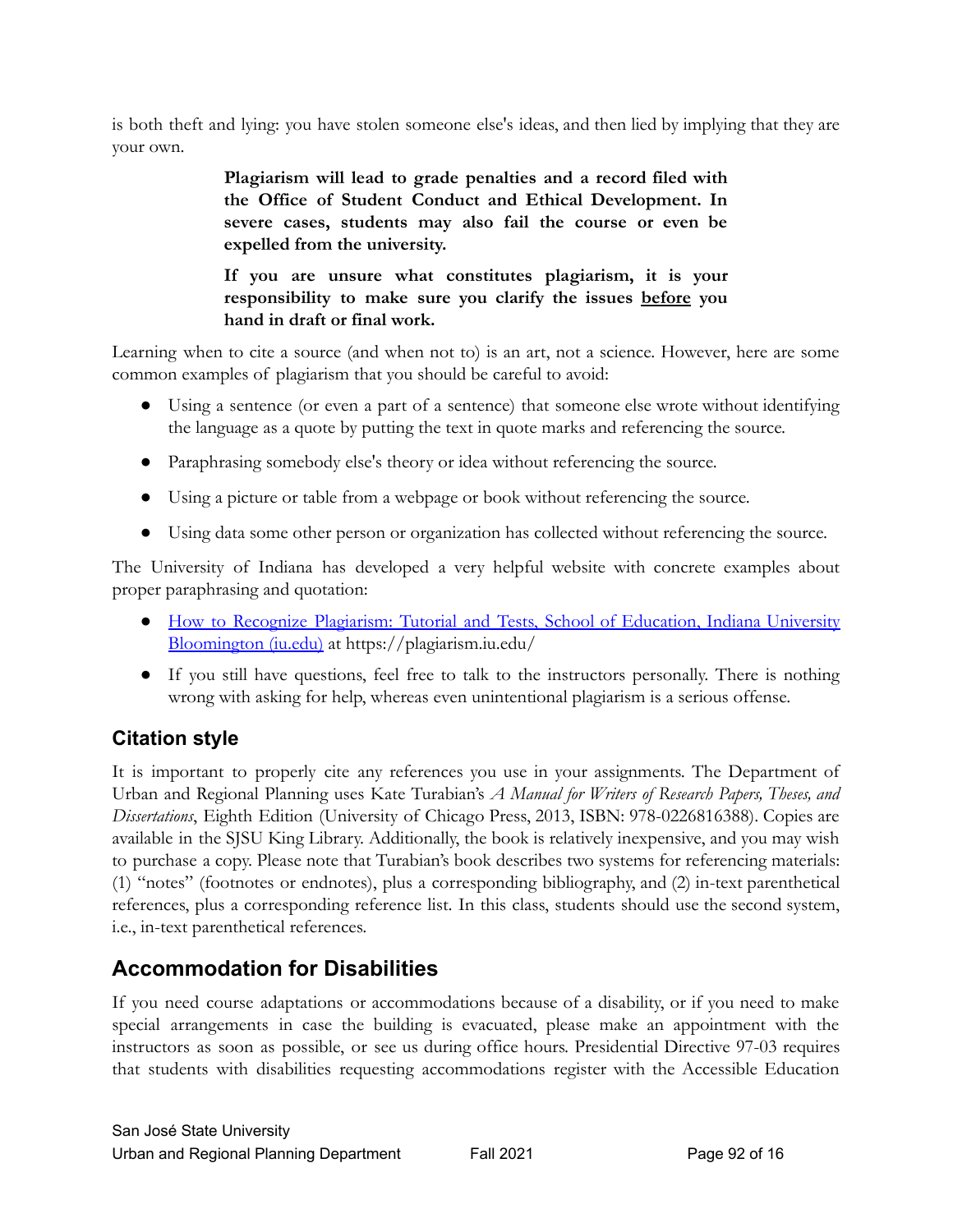Center or AEC (formerly known as the Disability Resource Center or DRC) to establish a record of their disability.

You can find information about the services SJSU offers to accommodate students with disabilities at the [AEC website](https://www.sjsu.edu/aec/) at [https://www.sjsu.edu/aec/](https://www.sjsu.edu/aec).

### **Accommodation to Students' Religious Holidays**

San José State University shall provide accommodation on any graded class work or activities for students wishing to observe religious holidays when such observances require students to be absent from class. It is the responsibility of the student to inform the instructor, in writing, about such holidays before the add deadline at the start of each semester. If such holidays occur before the add deadline, the student must notify the instructor, in writing, at least three days before the date that he/she will be absent. It is the responsibility of the instructor to make every reasonable effort to honor the student request without penalty, and of the student to make up the work missed. See [University Policy S14-7](http://www.sjsu.edu/senate/docs/S14-7.pdf) at [http://www.sjsu.edu/senate/docs/S14-7.pdf.](http://www.sjsu.edu/senate/docs/S14-7.pdf)

#### **Consent for Recording of Class and Public Sharing of Instructor Material**

Common courtesy and professional behavior dictate that you notify someone when you are recording him/her. You must obtain the instructor's permission to make audio or video recordings in this class. Such permission allows the recordings to be used for your private, study purposes only. The recordings are the intellectual property of the instructor and you have not been given the right to reproduce or distribute the material.

## **Library Liaison**

The SJSU Library Liaison for the Urban and Regional Planning Department is Ms. Peggy Cabrera. If you have questions, you can contact her at: peggy.cabrera@sisu.edu or 408-808-2034.

## **SJSU Writing Center**

The SJSU Writing Center is in Room 126 in Clark Hall. It is staffed by professional instructors and upper-division or graduate-level writing specialists from each of the seven SJSU colleges. Our writing specialists have met a rigorous GPA requirement, and they are well trained to assist all students at all levels within all disciplines to become better writers. To make an appointment or refer to the numerous online resources offered through the Writing Center, visit the Writing Center [website](http://www.sjsu.edu/writingcenter) at [http://www.sjsu.edu/writingcenter.](http://www.sjsu.edu/writingcenter)

## **SJSU Counseling and Psychological Services**

The SJSU Counseling and Psychological Services office is located on the corner of Seventh Street and San Fernando Street, in Room 201, Administration Building. Professional psychologists, social workers, and counselors are available to provide consultations on issues of student mental health, campus climate or psychological and academic issues on an individual, couple, or group basis. To schedule an appointment or learn more information, visit the Counseling and [Psychological](http://www.sjsu.edu/counseling) Services [website](http://www.sjsu.edu/counseling) at [http://www.sjsu.edu/counseling.](http://www.sjsu.edu/counseling)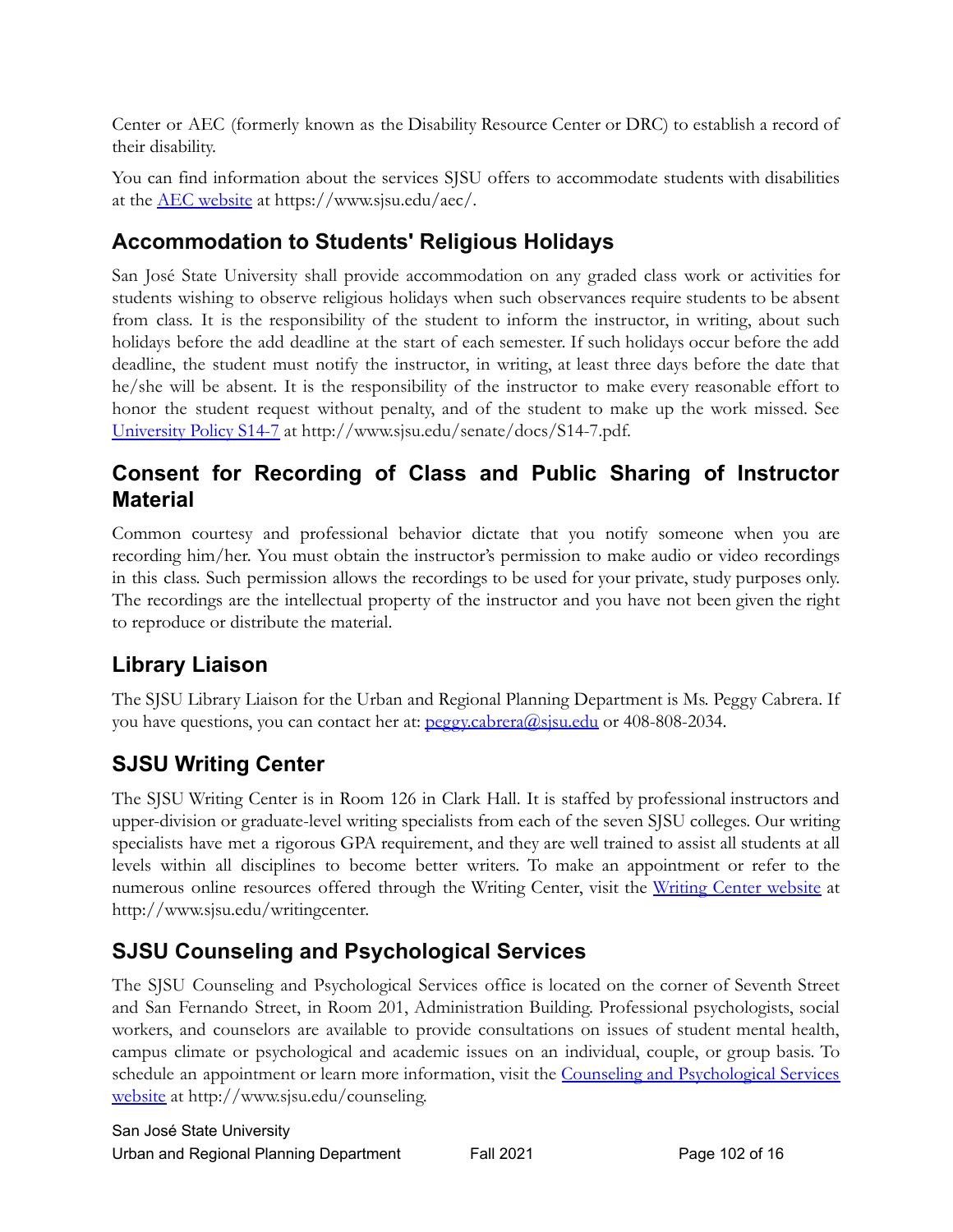### **Dropping and Adding**

Students are responsible for understanding the policies and procedures about add/drop, grade forgiveness, etc. Refer to the current semester's [Catalog](http://info.sjsu.edu/static/catalog/policies.html) Policies section in the SJSU [Catalog](https://catalog.sjsu.edu/) at [https://catalog.sjsu.edu/](https://catalog.sjsu.edu). Add/drop deadlines can be found on the *current [academic](https://www.sjsu.edu/provost/docs/Academic_Calendar-AY2021-22.pdf) year calendar* at [https://www.sjsu.edu/provost/docs/Academic\\_Calendar-AY2021-22.pdf.](https://www.sjsu.edu/provost/docs/Academic_Calendar-AY2021-22.pdf)

The Late [Drop/Withdrawal](https://www.sjsu.edu/aars/forms-resources/late-drops.php) policy is available at [https://www.sjsu.edu/aars/forms-resources/late-drops.php.](https://www.sjsu.edu/aars/forms-resources/late-drops.php) Students should be aware of the current deadlines and penalties for dropping classes.

Information about the latest changes and news is available from the [Advising](http://www.sjsu.edu/advising/) Hub at [http://www.sjsu.edu/advising/](http://www.sjsu.edu/advising).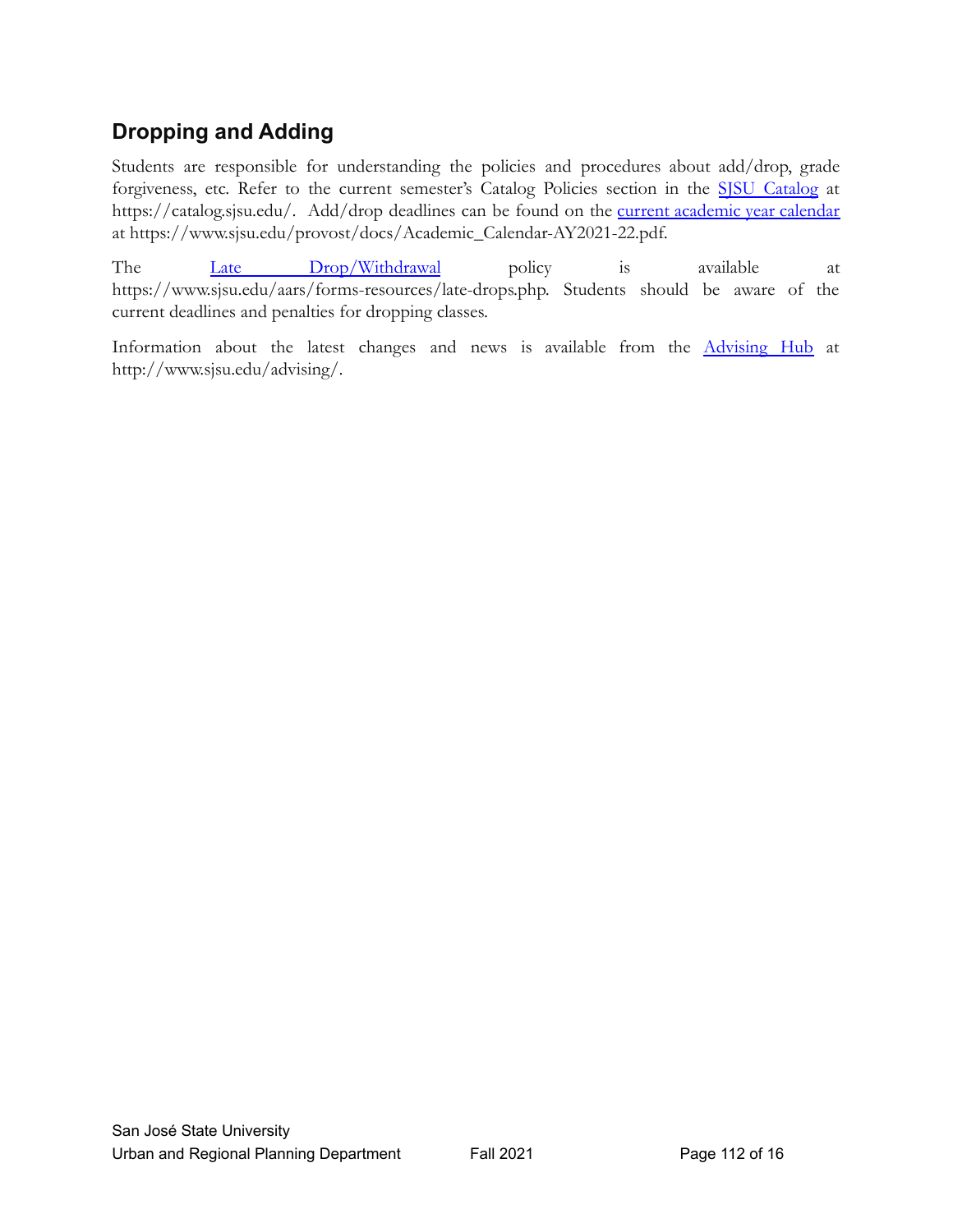#### **URBP 226 / URBP 178 / ENVS 178 FALL 2021 COURSE SCHEDULE**

(We will announce any changes in class).

| Week/Date                      | Topic                                        | Reading                                                                                                                                                                                                                                                                                                                                      | Memo/Paper Due                                                                  |
|--------------------------------|----------------------------------------------|----------------------------------------------------------------------------------------------------------------------------------------------------------------------------------------------------------------------------------------------------------------------------------------------------------------------------------------------|---------------------------------------------------------------------------------|
| Aug 25, 2021<br>1              | <b>Brief Overview</b>                        | Syllabus; other handouts                                                                                                                                                                                                                                                                                                                     | None                                                                            |
| Sep. 1, 2021<br>$\mathbf{2}^-$ | Deeper Overview                              | 1) TEXT: Preface.<br>2) PDF Reader (PDF-R): Read<br>Thomson and the two Heilbrun<br>chapters                                                                                                                                                                                                                                                 | Weekly Memo<br>(due Aug. 31)                                                    |
|                                |                                              | Bay Area Transit Video 1984 at<br>https://www.youtube.com/watch?v<br>$=$ ObOLGzSnNHI                                                                                                                                                                                                                                                         |                                                                                 |
| Sep. 8, 2021<br>3              | History and Current Policy                   | 1) TEXT: Ch. 3, Muller, P.,<br>"Transportation and Urban Form:<br>Stages in the Spatial Evolution of<br>the American Metropolis."<br>2) PDF-R: Read Dunn and the two<br>A. Altshuler chapters.                                                                                                                                               | Weekly Memo<br>(due Sep. 7)                                                     |
|                                |                                              | Divided Highways Video:<br>Divided Highways, available at<br>https://youtu.be/PLr-8QPbiAY                                                                                                                                                                                                                                                    |                                                                                 |
| 4 Sep. 15, 2021                | Current Trends and Policy<br>Dilemmas        | 1) TEXT: Ch. 1, Hanson, S.,<br>"Introducing Urban<br>Transportation."<br>2) Bureau of Transportation<br>Statistics. 2021. Pocket Guide to<br><i>Transportation</i> at<br>https://www.bts.gov/browse-statisti<br>cal-products-and-data/pocket-guide-<br>transportation/pocket-guide-transpo<br>rtation. Also browse the BTS<br>COVID-19 Page. | Weekly Memo<br>(due Sep. 14)<br>Assignment 1                                    |
| 5 Sep. 22, 2021                | <b>Travel Demand</b><br>Modeling/Forecasting | 1) TEXT: Ch. 5, Miller, Harvey,<br>"Theories and Models in<br>Transportation Planning."<br>2) Beimborn, E. et al. 1996. Inside<br>the Black Box: Making Transportation<br>Models Work for Livable Communities.<br>Citizens for a Better Environment &<br>Environmental Defense Fund (on<br>Canvas).                                          | Weekly Memo<br>(due Sep. 21)<br><b>Engagement Activity</b><br>Outline (1-2 pp.) |

Urban and Regional Planning Department Fall 2021 **Page 122 of 16**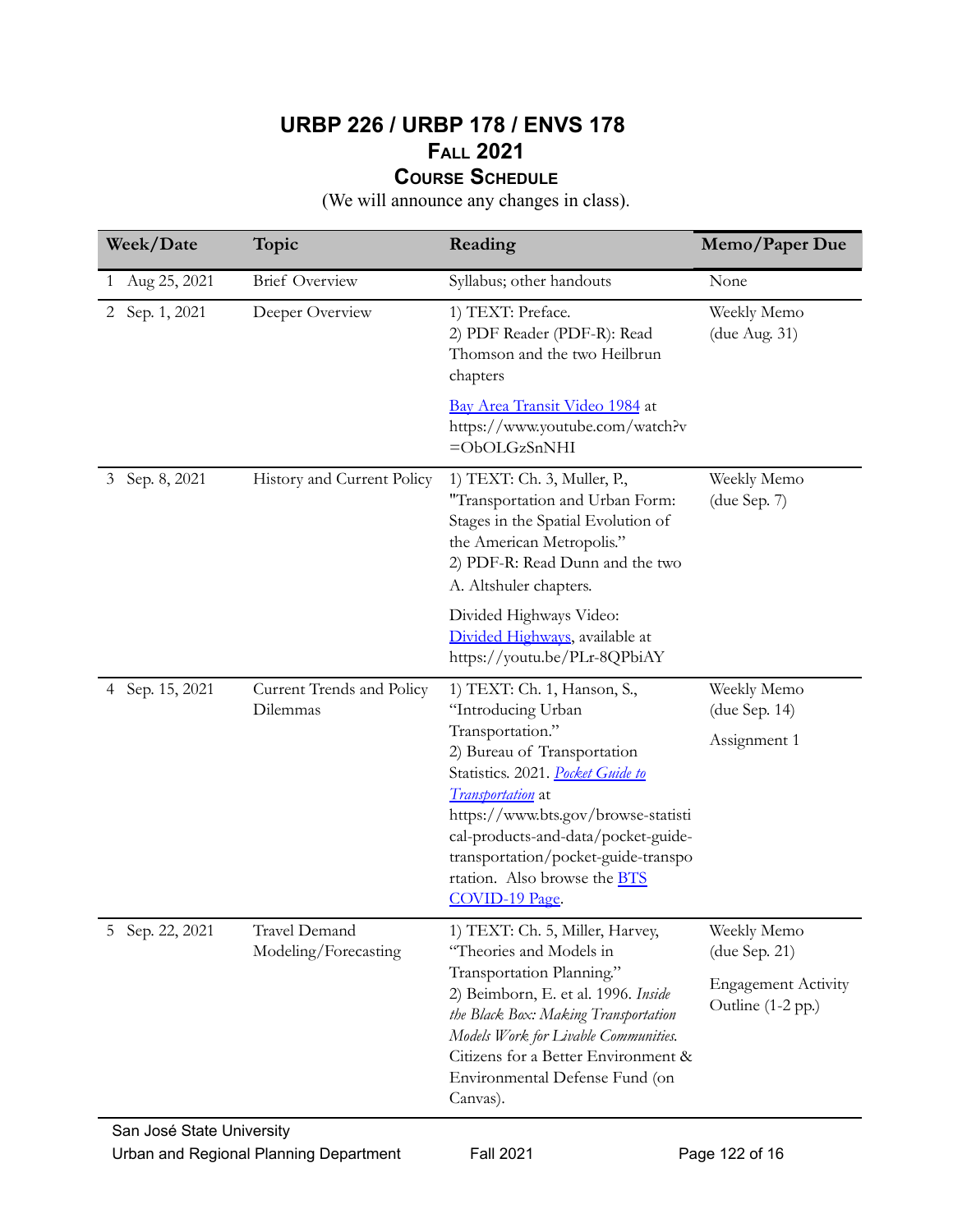| Week/Date          | Topic                                                             | Reading                                                                                                                                                                                                                                                                                                                                                                                                                                                                                                                                                                          | Memo/Paper Due                    |
|--------------------|-------------------------------------------------------------------|----------------------------------------------------------------------------------------------------------------------------------------------------------------------------------------------------------------------------------------------------------------------------------------------------------------------------------------------------------------------------------------------------------------------------------------------------------------------------------------------------------------------------------------------------------------------------------|-----------------------------------|
| Sep. 29, 2021<br>6 | The Politics of Transport<br>Planning and Access                  | 1) TEXT: Ch. 8, Schweitzer, L.,<br>"Mass Transit."                                                                                                                                                                                                                                                                                                                                                                                                                                                                                                                               | Weekly Memo<br>(due Sep. 28)      |
|                    |                                                                   | 2) Wachs, M. "Reflections on the<br>Urban Transportation Planning<br>Process," Hanson & Giuliano, The<br>Geography of Urban Transportation<br>Third Edition, Ch. 6., 141-162.<br>3) Sze, N & K. Christiansen 2017.<br>Access to urban transport system<br>for individuals with disabilities,<br>LATSS Research, 41, 66-73. (On<br>Canvas file)                                                                                                                                                                                                                                   | Term Paper Outline<br>$(1-2 pp.)$ |
| 7 Oct. 6, 2021     | Coping with Urban<br>Transport Congestion and<br>Land Use Impacts | 1) TEXT: Ch. 9, Giuliano, G. & A.<br>Agarwal, "Land Use Impacts of<br>Transportation Investments;" and<br>2) Litman, T. 2021. "Smart<br>Congestion Relief" (esp. pp. 3-11),<br>Victoria Transport Policy Institute.<br>at http://vtpi.org/cong_relief.pdf<br>3) Tumlin, J. 2012. "Transportation<br>Demand Management," Sustainable<br>Transportation Planning  First<br>Edition, Ch. 13. Hoboken, NJ: John<br>Wiley and Sons (on Canvas)<br>4) Rivasplata, C. 2013. "Congestion<br>Pricing for Latin America"<br>Research in Transportation Economics 40,<br>56-65. (on Canvas) | Weekly Memo<br>(due Oct. 5)       |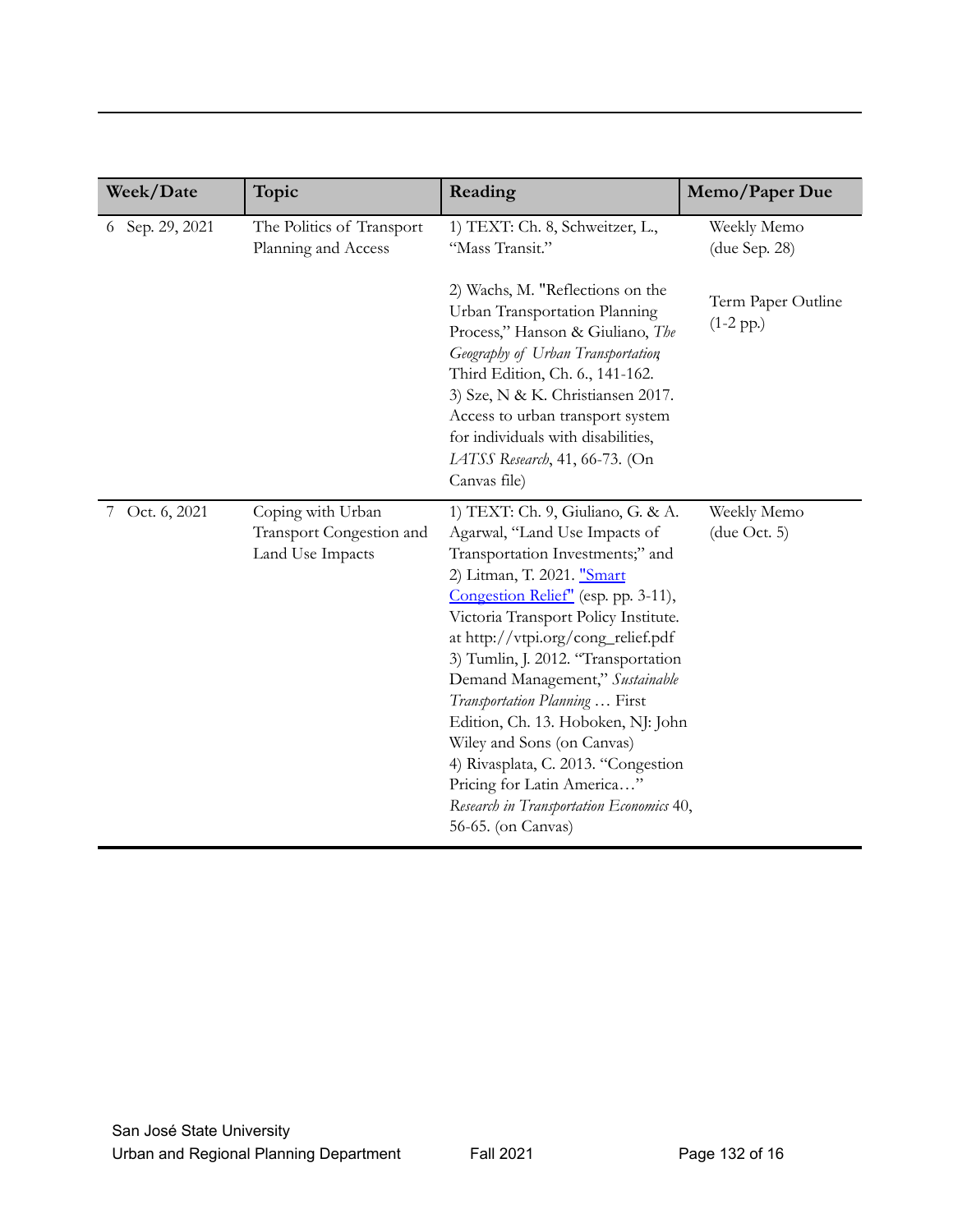| Week/Date       | Topic                                  | Reading                                                                                                                                                                                                                                                                                                                                                                                                                                                                                                                                                                                                                                                                                                                                                                   | Memo/Paper Due                  |
|-----------------|----------------------------------------|---------------------------------------------------------------------------------------------------------------------------------------------------------------------------------------------------------------------------------------------------------------------------------------------------------------------------------------------------------------------------------------------------------------------------------------------------------------------------------------------------------------------------------------------------------------------------------------------------------------------------------------------------------------------------------------------------------------------------------------------------------------------------|---------------------------------|
| 8 Oct. 13, 2021 | <b>Transport Finance</b>               | 1) TEXT, Ch. 10, Taylor, B. "The<br>Geography of Urban<br>Transportation Finance"<br>2) Wachs, M. 2003. "Local Option<br>Transportation Taxes," Access, 22.<br>"Local Option Transportation<br>Taxes" at<br>https://escholarship.org/content/<br>qt2d38m621/qt2d38m621_noSplas<br>h_86c0d537d162680fd5fd201717d<br>b4372.pdf<br>3) Lederman, J. et al. 2017.<br>"Arguing Over Transportation<br>Sales Taxes," Urban Affairs Review,<br>56: 22, 640-670. (On Canvas)                                                                                                                                                                                                                                                                                                       | Weekly Memo<br>(due Oct. $12$ ) |
| 9 Oct. 20, 2021 | Transport Planning: U.S.<br>Experience | 1) MTC. 2021. Plan Bay Area.<br>Plan Bay Area 2050   Metropolitan<br><b>Transportation Commission</b><br>(ca.gov) at<br>https://mtc.ca.gov/planning/long-<br>range-planning/plan-bay-area-2050<br>2) Natural Resources Defense<br>Council (NRDC). 2012. <i>A Bold</i><br>Plan for Sustainable California<br><b>Communities: A Report on</b><br>Implementation of SB 375 At:<br>nrdc.org/globalwarming/sb375<br>/implementation-report/files/i<br>mplementation-report.pdf<br>3) TEXT, Ch. 6, Sciara, G.&<br>Handy. "Regional Transportation<br>Planning"<br>4) NRDC. 2009. Communities Tackle<br>Global Warming: A Guide to SB 375.<br><b>Communities Tackle Global Warming:</b><br>A Guide to SB 375. At:<br>http://www.nrdc.org/globalwarmi<br>ng/sb375/files/sb375.pdf | Weekly Memo<br>(due Oct. 19)    |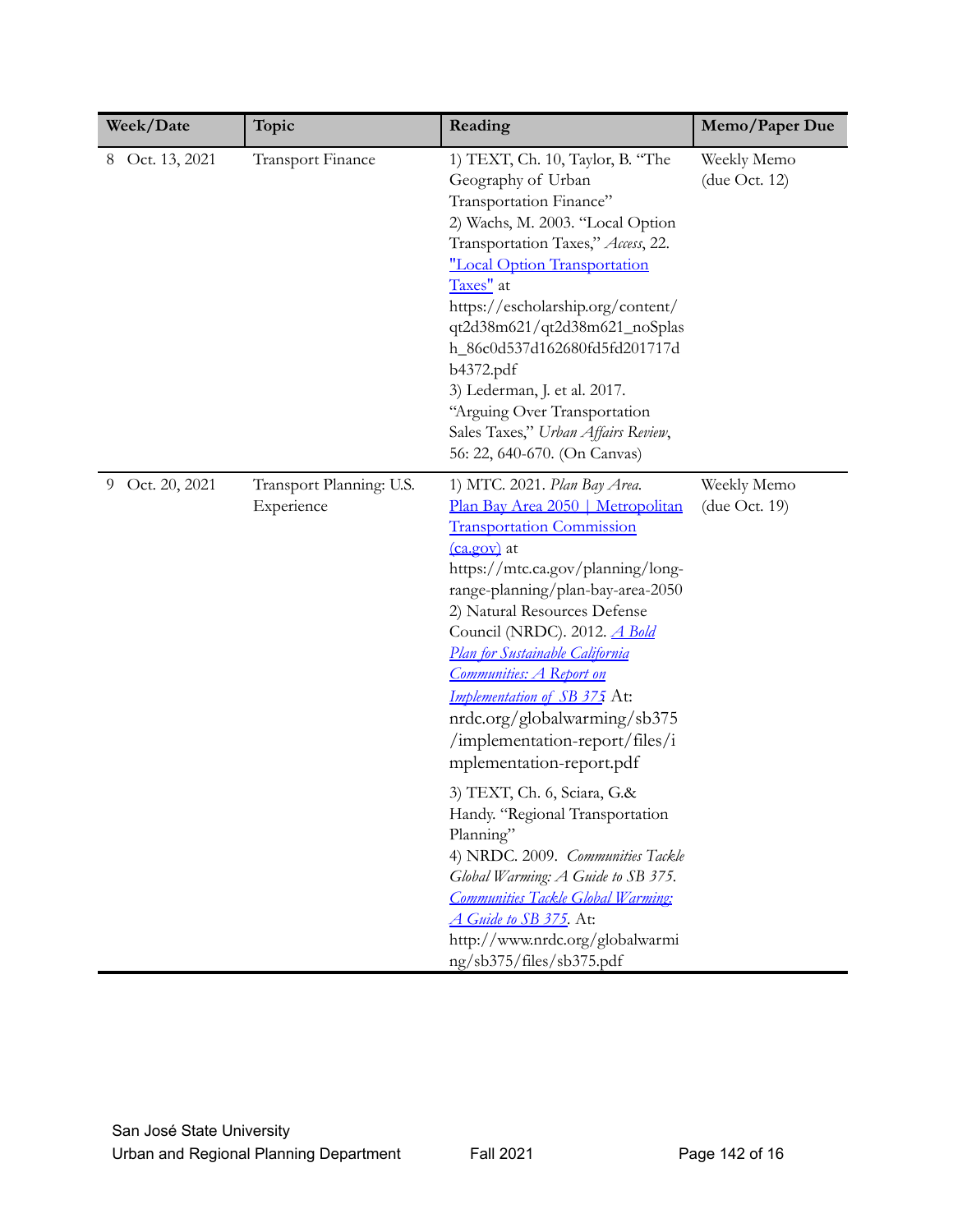| Week/Date           | Topic                    | Reading                                    | Memo/Paper Due       |
|---------------------|--------------------------|--------------------------------------------|----------------------|
| Oct. 27, 2021<br>10 | Transport Planning:      | 1) Lee, R. & C. Rivasplata. 2001.          | Weekly Memo          |
|                     | International Experience | "Metropolitan Transportation               | $($ due Oct. 26 $)$  |
|                     |                          | Planning in the 1990s: Comparisons         |                      |
|                     |                          | and Contrasts in New Zealand,              |                      |
|                     |                          | Chile, and California." (on Canvas)        |                      |
|                     |                          | 2) United Kingdom. Department for          |                      |
|                     |                          | Transport. 2011. Creating Growth,          |                      |
|                     |                          | <b>Cutting Carbon.</b> , Ch. 6, 51-67. At: |                      |
|                     |                          | https://www.gov.uk/government/u            |                      |
|                     |                          | ploads/system/uploads/attachment           |                      |
|                     |                          | _data/file/3890/making-sustainable         |                      |
|                     |                          | -local-transport-happen-whitepaper.        |                      |
|                     |                          | pdf                                        |                      |
|                     |                          | 3) Cervero, R., E. Guerra & S. Al.         |                      |
|                     |                          | 2017. "The Global South." Beyond           |                      |
|                     |                          | Mobility, Ch. 9, 167-195. (on Canvas)      |                      |
| Nov. 3, 2021<br>11  | Midterm Exam             | None                                       | E-mailed Nov. 3, due |
|                     |                          |                                            | back Nov. 4)         |

| 12 Nov. 10, 2021    | Intercity Transport,       | 1) TEXT, Ch. 2, Dablanc D. & J-P.            | Term Paper                          |
|---------------------|----------------------------|----------------------------------------------|-------------------------------------|
|                     | High-Speed Rail, and       | Rodrigue, "The Geography of                  | Summary & Bibliog.                  |
|                     | Freight Transport          | Urban Freight."                              |                                     |
|                     |                            | 2) Cambridge Systematics. 2013. The          |                                     |
|                     |                            | San Joaquin Valley Interregional Goods       |                                     |
|                     |                            | Movement Plan. (On Canvas).                  |                                     |
|                     |                            | 3) Panero et al. 2011. "Urban                |                                     |
|                     |                            | Distribution Centers" at                     |                                     |
|                     |                            | http://wagner.nyu.edu/files/rudinc           |                                     |
|                     |                            | enter/NYSERDA%20UDCs%20Fi                    |                                     |
|                     |                            | nal%20Report%202011-%201.pdf                 |                                     |
|                     |                            | 4) Metropolitan Transportation               |                                     |
|                     |                            | Commission. 2016.                            |                                     |
|                     |                            | <b>San Francisco Bay Area Goods Movement</b> |                                     |
|                     |                            | <i>Plan</i> at:                              |                                     |
|                     |                            | http://mtc.ca.gov/sites/default/file         |                                     |
|                     |                            | s/RGM_Exec_Summary.pdf                       |                                     |
|                     |                            | 5) California High-Speed Rail                |                                     |
|                     |                            | Authority 2020 Business Plan. (On            |                                     |
|                     |                            | Canvas).                                     |                                     |
| Nov. 17, 2021<br>13 | <b>Engagement Activity</b> | None                                         | Written Summary<br>and Presentation |